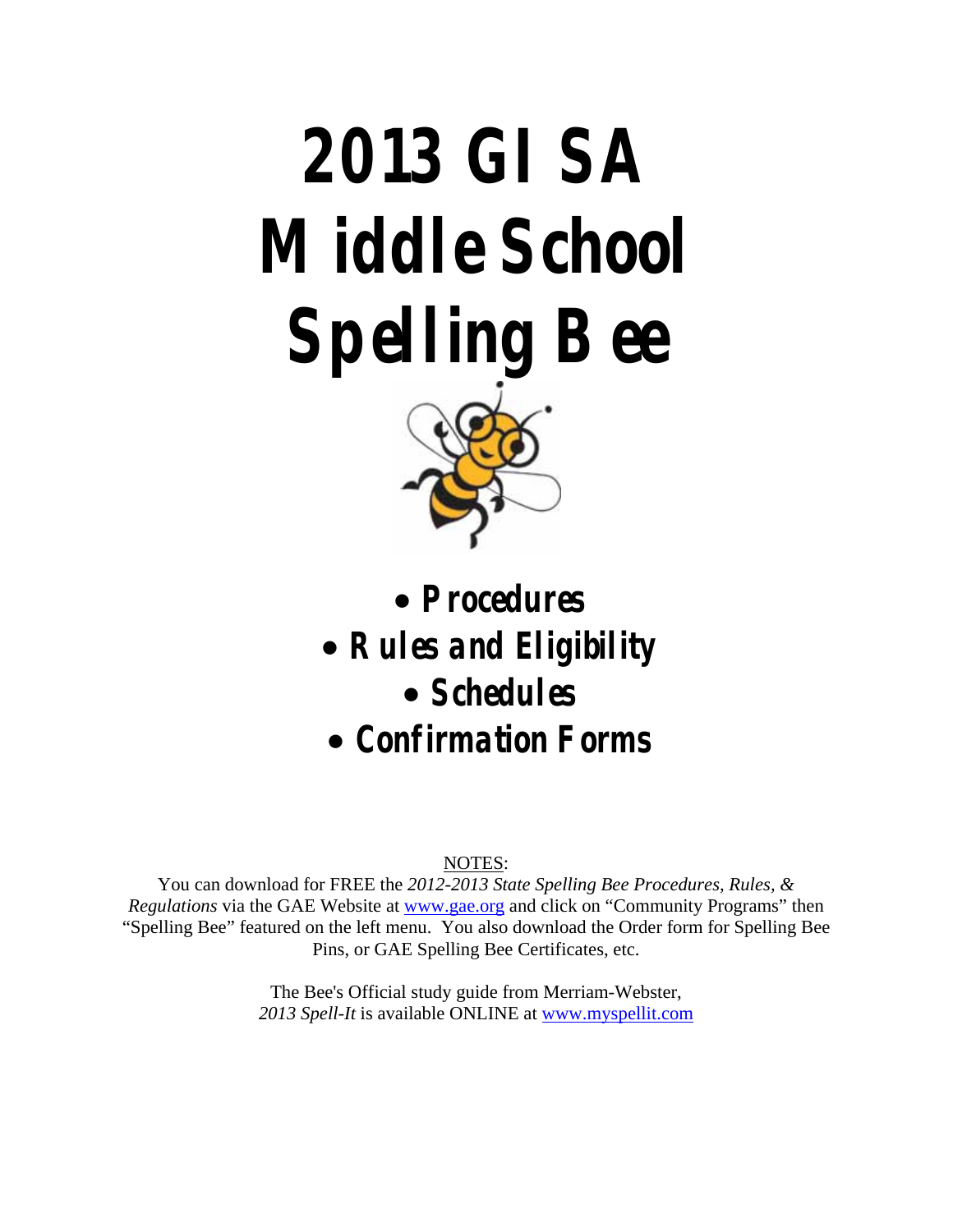# **GISA Middle School Spelling Bee Timetable**

| October 15, 2012         | Deadline to enroll your school to participate in the<br>State Level Spelling Bee via online registration at<br>www.spellingbee.com                                                                                                                                         |
|--------------------------|----------------------------------------------------------------------------------------------------------------------------------------------------------------------------------------------------------------------------------------------------------------------------|
| <b>December 3, 2012</b>  | <b>Confirmation Letter</b> from principals due in GISA Office.<br>Confirmation letter should indicate that the school will send<br>two (2) contestants and should include the name of the<br>faculty member willing to assist in the competitions and in<br>what capacity. |
| <b>January 25, 2013</b>  | Due date for the names of two contestants and two<br>alternates from your school who will be participating in<br>the GISA Unit Bee.                                                                                                                                        |
| <b>February 7, 2013</b>  | Round 1 of GISA Middle School Spelling Bees at the five<br>area sites. Two contestants from each GISA school will<br>compete at the designated areas.                                                                                                                      |
| <b>February 22, 2013</b> | Rounds 2 & 3 (GISA Unit finals) of GISA Middle School<br>Spelling Bee Competition at The Walker School in<br>Marietta.                                                                                                                                                     |
| March 15, 2013           | GAE/Atlanta Daily World State Final in Atlanta, GA                                                                                                                                                                                                                         |
| May, 2013                | National Competition, Washington, D.C.                                                                                                                                                                                                                                     |
|                          |                                                                                                                                                                                                                                                                            |

**\*Please note: No student may compete in Round 2 unless he/she participates and is a top scorer in Round 1. No student may compete in Round 3 unless he/she participates and is a top scorer in Round 2. No student may compete in the GAE State Spelling Bee unless his/her school has enrolled and paid the \$115 school fee (www.spellingbee.com).**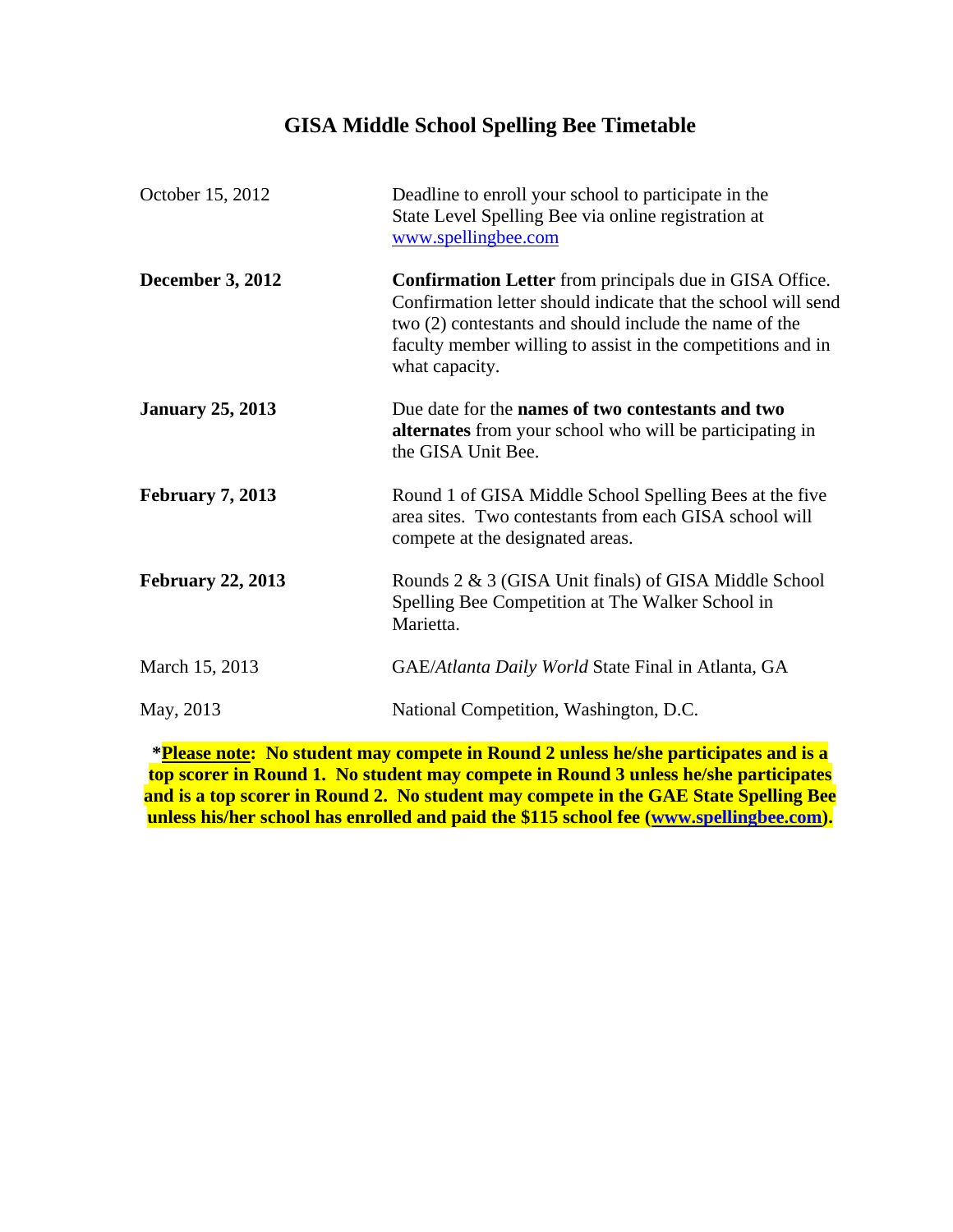# **Georgia Independent School Association 2013 Middle School Spelling Bee**

- 1. Each GISA school may select two contestants from its school to enter the first round of the GISA Middle School Spelling Bee.
- 2. An ELIGIBLE STUDENT is any student who:
	- a. is enrolled in Grade 4 and has not passed beyond Grade 8 on or before February 1, 2013;
	- b. has not reached his  $16<sup>th</sup>$  birthday on or before the date of the national finals on May or June, 2013;
	- c. has not, and neither has his/her parents, legal guardians, relatives, acquaintances nor educators, obtained a copy of the *2013 School Pronouncer Guide* to study for competition;
	- *d.* has not qualified in GAE/Atlanta Daily World final bee for the national finals by spelling any of the words found in the *2013 School Pronouncer Guide*
- 3. Each school may set and use its own criteria to select the two contestants who will participate in the first round of the competition.
- 4. Each school that sends contestants to participate in the GISA Middle School Spelling Bee must also furnish the name of a faculty member from the school who will assist with the competition, if requested on Thursday, February 7, 2013, and Friday, February 22, 2013.

Round 1 – GISA Unit Bee

- 5. Round 1 of the GISA competition will be held at the five area sites on Thursday, February 7, 2013. Area sites will include two in Atlanta, one in Macon, Savannah and Albany. School contestants will be assigned to the site in their area.
- 6. Round 1 will be a written test of 100 words with ten additional "tie breakers." "Tie breakers" will be used only in the case of ties. **To compete, all competitors must be present when written competition begins. "Late comers" will not be allowed to begin written competition after official word calling begins.**
- 7. Rules governing written tests for Middle School Spelling Bee are included in this packet..
- 8. After checking the written tests, judges will post the names of the top scorers. The number of "top scorers" for each area will be dependent on the number of schools eligible for participation in Round 1. The designated "top scorers" from each area will compete in Round 2 at The Walker School in Marietta on February 22, 2013.
- 9. Answer sheets will **not** be returned to participant or faculty advisors.
- 10. *Certificates of Participation* will be presented to all students who participate in Round 1 of the 2013 GISA Middle School Spelling Bee.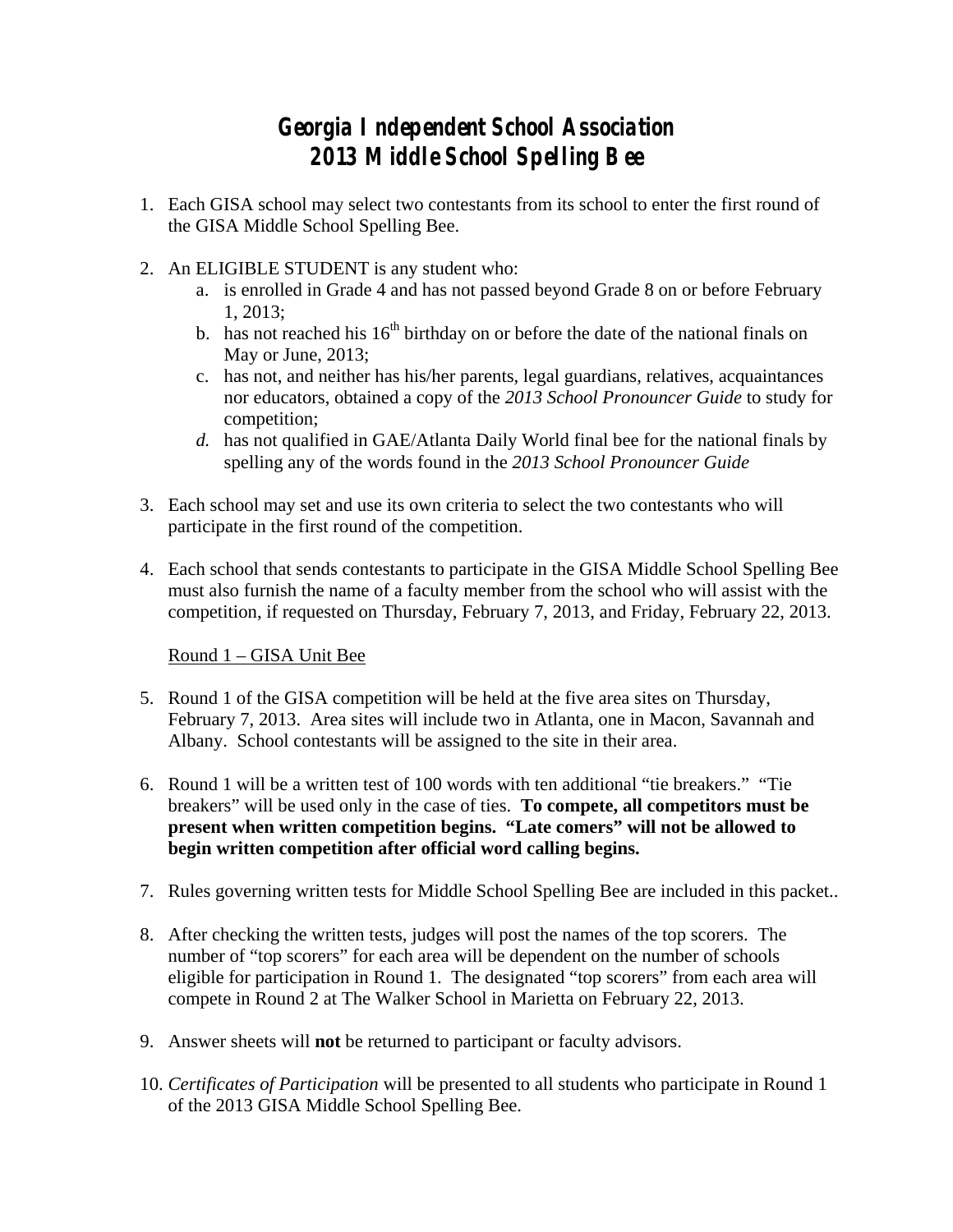#### Rounds 2 & 3 – GISA Unit Bee

- 11. Rounds 2 and 3 will be held at The Walker School in Marietta on Friday, February 22, 2013.
- 12. Round 2 will be a written test of 100 words with ten additional "tie breakers." "Tie breakers" will be used only in the case of a tie. **To compete, all competitors must be present when the written competition begins. "Late comers" will not be allowed to begin written competition after official word calling begins.**
- 13. Rules governing written tests for Middle School Spelling Bee are included in this packet.
- 14. After checking the written tests, judges will post the names of the students who will advance to the Finals (Round 3) in the afternoon.
- 15. Participants in the Round 3 will be the top 20 scorers of the morning written test.
- 16. Finals (Round 3) will be conducted in the afternoon of Friday, February 22, 2013. Competition will continue until a winner is determined.
- 17. Rules governing oral tests for the Middle School Spelling Bee are attached.
- 18. Plaques will be presented to the top four (4) places. In addition, the winner will receive a \$100 cash award. The runner-up will receive a \$50 cash award.
- 19. The GISA Winner and Runner-up will participate in the GAE/*Atlanta Daily World* State Finals on March 15, 2013 (if they are registered and paid the fee).
- 20. The competition on March 15, 2013, will be an oral bee and will follow the rules of oral competition listed in the *State Spelling Bee 2012-13 Procedures, Rules, and Regulations*, published by the Georgia Association of Educators.
- 21. The winner of the Georgia State Finals will compete at the national competition in Washington, D.C. May, 2013.
- 22. The official dictionary to be used during all rounds of the Middle School Spelling Bee is *Webster's Third New International Dictionary* and its Addenda Section copyright 2002.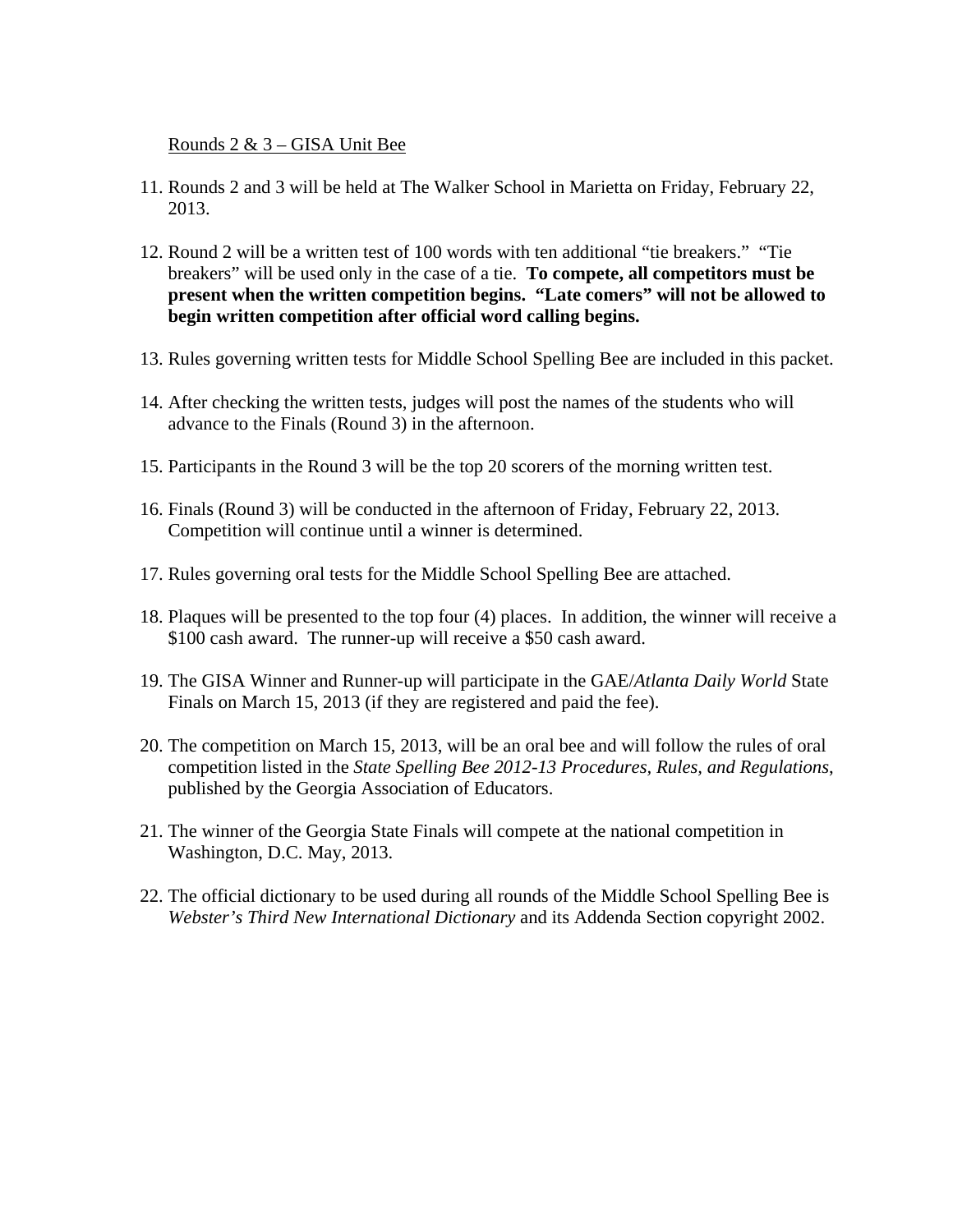# **Contact Information**

## **Round 1 @ 5 Area Sites Thursday, February 7, 2013**

| <b>Area Sites</b> | <b>Host School</b>         | <b>Coordinator</b>                  | <b>Email Address</b>               |
|-------------------|----------------------------|-------------------------------------|------------------------------------|
| Atlanta #1        | Greenfield Hebrew Academy  | Stella Tarica                       | gordons@ghacademy.org              |
| Atlanta # 2       | <b>Woodward Academy</b>    | Carolyn Kramlich                    | carolyn.kramlich@woodward.edu      |
| Macon             | Mount de Sales Academy     | Suzanne Webb                        | swebb@mountdesales.net             |
| Savannah          | <b>Memorial Day School</b> | Jennifer Farris &<br>Stephanie King | sking@memday.org                   |
| Albany            | Deerfield-Windsor School   | <b>Suzanne Davis</b>                | Suzanne.davis@deerfieldwindsor.com |

Each Area Coordinator is responsible for sending directions to their site **to the faculty representatives** of each participating school coming to their site.

# **Rounds 2 and 3\* Friday, February 22, 2013 Hosted by The Walker School, Marietta**

#### **GISA Spelling Bee Coordinator:**

Cathey Hernandez, The Walker School, Marietta E-mail: cathey.hernandez@thewalkerschool.org Tel: 770-427-2689 Ext 3518

#### **\*A faculty representative is expected to be present at Round 2 and Round 3 with any student who competes.**

**Directions to The Walker School are printed at the bottom of Schedule for Round 2 and 3 on February 22, 2013 (included in this packet).** 

> **(GISA Unit Finals Winner and Runner-up will participate in the GAE/***Atlanta Daily World*  **State Finals on March 15, 2013, in Atlanta)**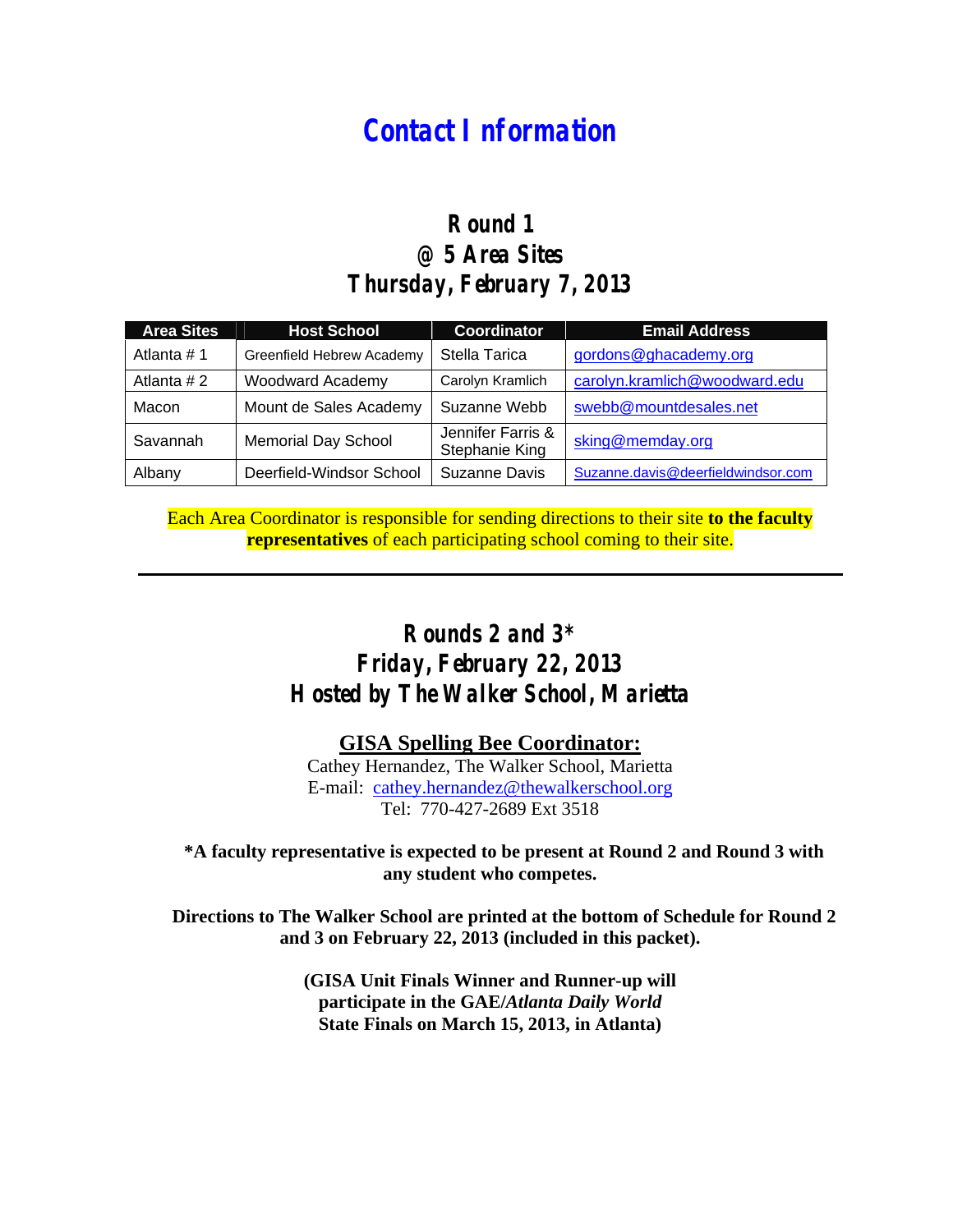# **GISA Middle School Spelling Bee**

## **Round 1 Schedule**

**Thursday, February 7, 2013** @ 5 Area sites

> **10:00 am – 10:30 am**  Registration

# **10:30 am**

Assembly

## **10:45 am**

Round 1 (Written competition)

# **12:00 pm – 1:20 pm**

LUNCH "on your own"

# **1:30 pm**

Names of TOP SCORERS posted

# **1:45 pm**

Recognition Assembly *(All competitors will be recognized)*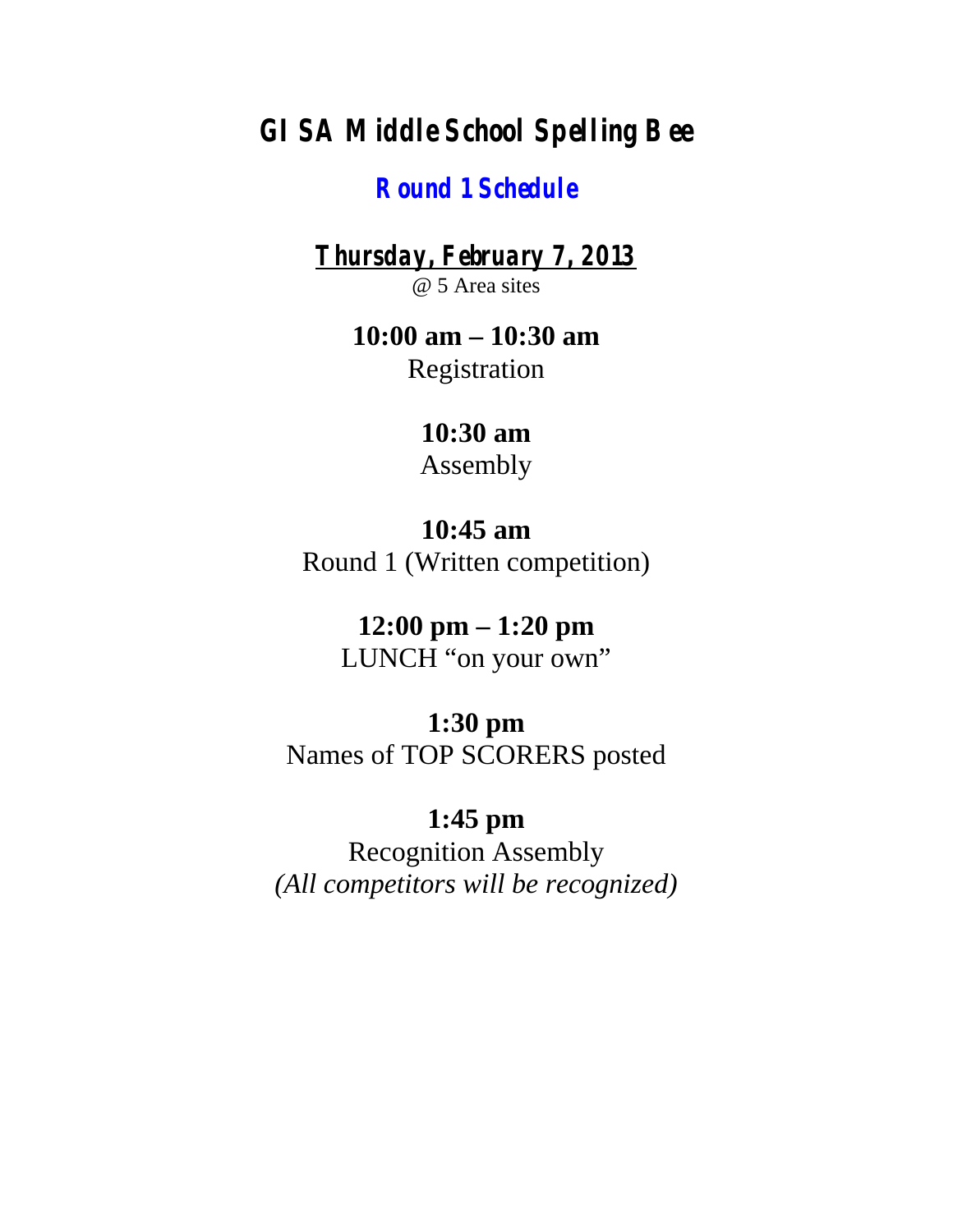# **GISA Middle School Spelling Bee Rounds 2 & 3 Schedule**

#### **Friday, February 22, 2013**

@ The Walker School, Marietta

9:00 am – 9:30 am Registration

9:45 am – 10:45 am Round 2 (Written Competition)

> 11:00 am – 12:15 pm LUNCH "on your own"

12:30 pm – 1:00 pm Posting of Finalists

1:15 pm Round 3 (Oral Competition)

At the conclusion of Round 3, plaques will be presented to the top four (4) spellers.

#### Directions to The Walker School 700 Cobb Parkway NE, Marietta, GA 30062

**From the north on I-75**, take exit #265 and turn right. Proceed to Cobb Parkway (Hwy. 41) turn right. Go about .7 of a mile to the intersection of Cobb Parkway (Hwy. 41) and Allgood Road. Proceed through the intersection and take the first driveway on the right for the main campus.

**From the south on I-75**, take exit #265 and turn left. Proceed to Cobb Parkway (Hwy. 41) and turn right. Go about .7 of a mile to the intersection of Cobb Parkway (Hwy. 41) and Allgood Road. Proceed through the intersection and take the first driveway on the right for the main campus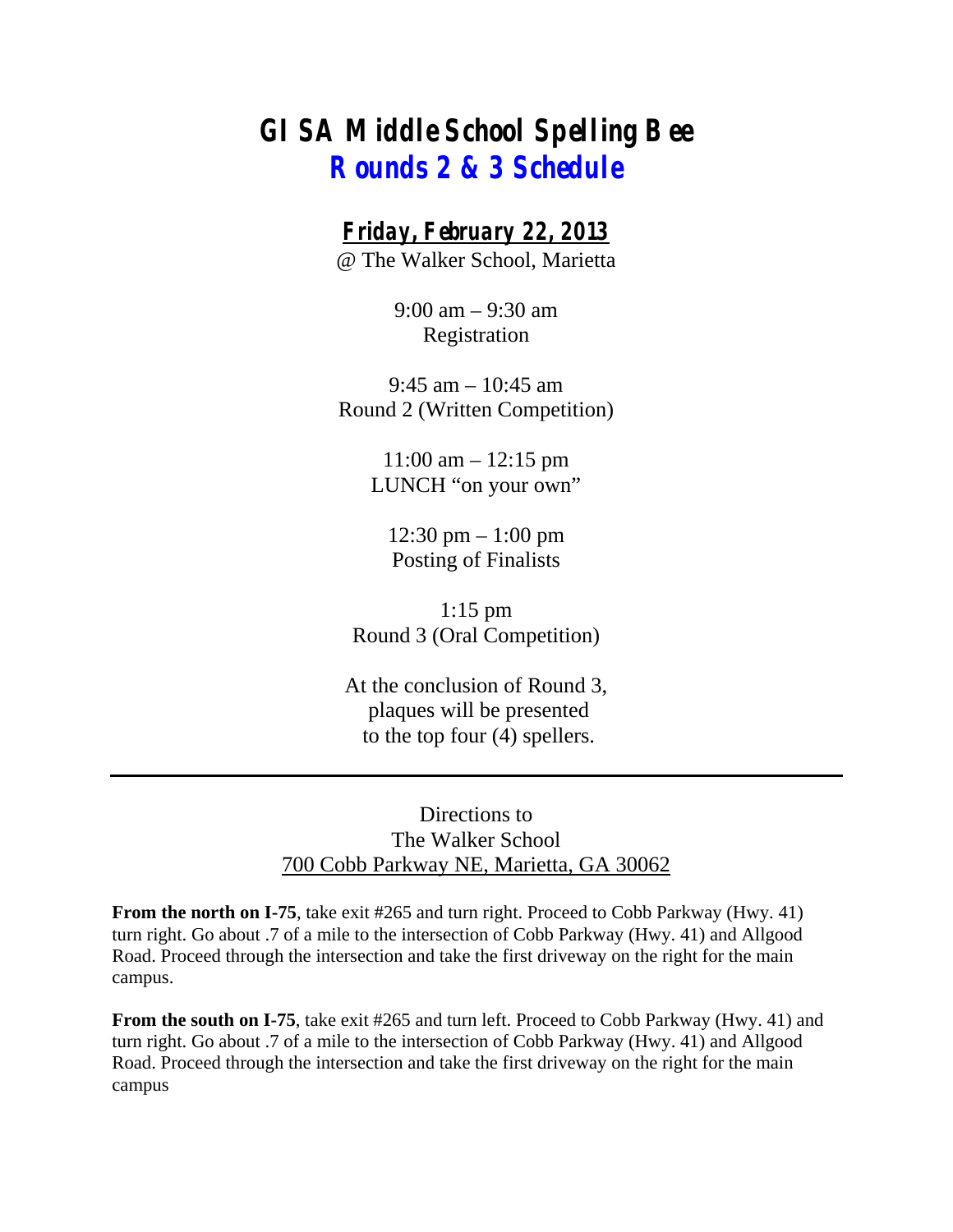#### **Eligibility Directives from the sponsors of the Statewide Spelling Bee of Georgia**

The Statewide Spelling Bee of Georgia is under the auspices of the Georgia Association of Educators (GAE) and the *Atlanta Daily World.* The publishing company, Scripps Howard, however, is the ultimate authority over all participation and eligibility requirements concerning the contests leading to the National Spelling Bee competition. Scripps Howard has the authority to determine which schools may compete in competitions sponsored by newspapers throughout each state in the United States.

Unfortunately, Scripps Howard has eliminated 21 counties from competition sponsored by GAE/*Atlanta Daily World* and has assigned the schools both public and private in these counties to competition sponsored by the newspapers or cable companies. All schools (both public and private) in the following counties are affected.

| <b>Burke</b>   | <b>Glascock</b>  | <b>McDuffie</b>   | Walker        |
|----------------|------------------|-------------------|---------------|
| Catoosa        | Grady            | <b>Richmond</b>   | Warren        |
| Columbia       | <b>Jefferson</b> | <b>Screven</b>    | Washington    |
| Dade           | <b>Jenkins</b>   | <b>Taliaferro</b> | Whitfield     |
| <b>Decatur</b> | Lincoln          | <b>Thomas</b>     | <b>Wilkes</b> |
| Emanuel        |                  |                   |               |

 Schools in these counties must now enter competition sponsored by the *Augusta Chronicle, The Chattanooga Times,* or *The Tallahassee Democrat* as presently assigned by Scripps Howard.

**Ten (10) GISA schools are affected by this decision**. They are listed below. We regret this decision tremendously. Some of the schools affected are ones who have participated in the GISA Middle School Spelling Bee from its beginnings and their students and faculty have given wonderful support to the program.

As sponsors of the competitions on February  $7<sup>th</sup>$  and February 22<sup>nd</sup>, GISA invites students from these ten schools to participate in Round 1 competition, and if a top scorer, in Rounds 2 and 3 accordingly. However, one directive must be made very clear to each student who participates from these ten schools. **NO STUDENT FROM ONE OF THE SCHOOLS LISTED BELOW WILL BE ALLOWED TO PARTICIPATE IN THE STATE COMPETITION ON MARCH 15, 2013.**

If a student from one of the ten schools is one of the two top scorers in Round 3 of GISA competition, he/she will be replaced in the statewide competition by the third top scorer if appropriate. If you are an ineligible school and wish to enter your students in the GISA competitions, a faculty member at that school should make the above regulation very clear **to the students and parents involved.** 

Elsewhere in this packet is the list designating the area that each GISA school is assigned for Round 1 Competition. If a school listed below (those ineligible to participate in the *Atlanta Daily World*/GAE Spelling Bee) wishes to send representatives to Round 1 competition, the faculty moderator should contact Robin Aylor at the GISA Office (robin@gisaschools.org ) or Cathey Hernandez (cathey.hernandez@thewalkerschool.org ) to be assigned to the appropriate area for Round 1 competition.

#### **GISA Schools Ineligible to Participate in the GAE/Atlanta Daily World Spelling Bee**

Augusta Preparatory Day School Curtis Baptist Schools Thomas Jefferson Academy Briarwood Academy Edmund Burke Academy Brookwood School Episcopal Day School

Brentwood School David Emanuel Academy Westminster Schools of Augusta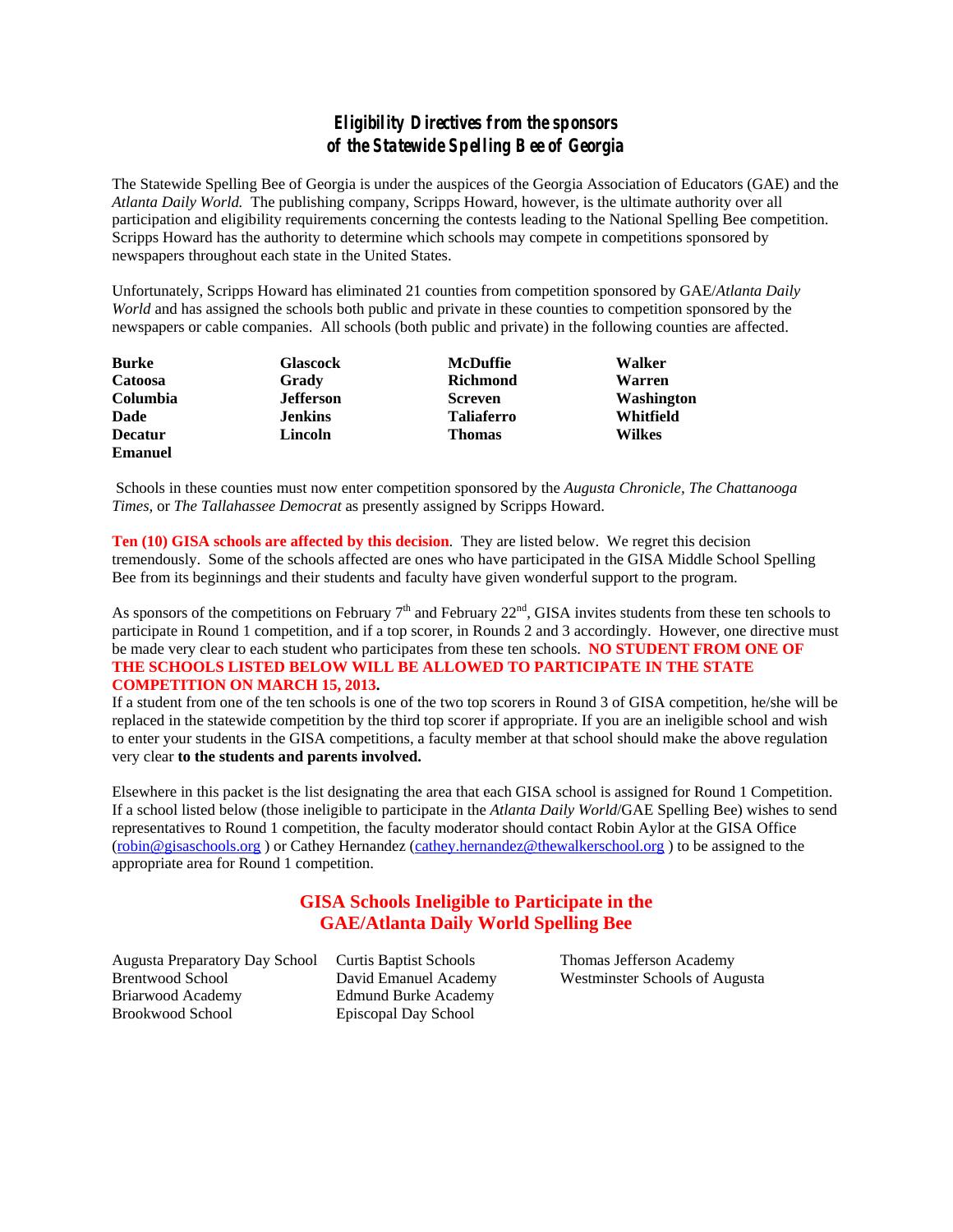|                                           | Atlanta Area # 1 @ Greenfield<br>46 schools | Top 15 Scorers advance               |  |
|-------------------------------------------|---------------------------------------------|--------------------------------------|--|
| Atlanta Area # 2 @ Woodward<br>35 schools |                                             | Top 10 Scorers advance               |  |
|                                           | Atlanta Area # 1 @ GHA                      | Atlanta Area # 2 @ Woodward          |  |
| 1                                         | Atlanta Academy                             | Academe of the Oaks                  |  |
| $\overline{2}$                            | Atlanta Girls' School                       | Arlington Christian School           |  |
| 3                                         | Atlanta Speech School                       | Athens Academy                       |  |
| 4                                         | Berry Elementary & Middle School            | Atlanta International School         |  |
| 5                                         | <b>Brandon Hall School</b>                  | Bedford School, The                  |  |
| 6                                         | <b>Christ the King School</b>               | Bethlehem Christian Academy          |  |
| 7                                         | <b>Christian Heritage School</b>            | Children's School, The               |  |
| 8                                         | <b>Chrysalis Experiential Academy</b>       | <b>Cliff Valley School</b>           |  |
| 9                                         | Cottage School, The                         | <b>Community Christian School</b>    |  |
| 10                                        | Cumberland Academy of GA                    | Eastminster School                   |  |
| 11                                        | Darlington School                           | <b>Furtah Preparatory School</b>     |  |
| 12                                        | Davis Academy                               | <b>Harvester Christian Academy</b>   |  |
| 13                                        | <b>Dominion Christian Schools</b>           | Heirway Christian Academy            |  |
| 14                                        | Eaton Academy                               | Heiskell School, The                 |  |
| 15                                        | Friends School of Atlanta, The              | Heritage School, The                 |  |
| 16                                        | Galloway School, The                        | <b>High Meadows School</b>           |  |
| 17                                        | <b>Greater Atlanta Christian School</b>     | Howard School, The                   |  |
| 18                                        | <b>Greenfield Hebrew Academy</b>            | Lovett School, The                   |  |
| 19                                        | Holy Innocents' Episcopal School            | New Birth Christian Academy          |  |
| 20                                        | Holy Redeemer Catholic School               | Notre Dame Academy                   |  |
| 21                                        | <b>Holy Spirit Preparatory School</b>       | Oak Mountain Academy                 |  |
| 22                                        | King's Ridge Christian School               | Our Lady of Victory School           |  |
| 23                                        | Lakeview Academy                            | Pace Academy                         |  |
| 24                                        | Lionheart School, The                       | Paideia School                       |  |
| 25                                        | <b>Marist School</b>                        | Schenck School, The                  |  |
| 26                                        | <b>McGinnis Country Day School</b>          | Solid Rock Academy                   |  |
| 27                                        | Mill Springs Academy                        | St. John the Evangelist School       |  |
| 28                                        | Mount Bethel Christian Academy              | <b>Strong Rock Christian School</b>  |  |
| 29                                        | Mount Paran Christian School                | Trinity Christian School, Sharpsburg |  |
| 30                                        | Mount Pisgah Christian School               | <b>Trinity School</b>                |  |
| 31                                        | Mount Vernon Presbyterian School            | Waldorf School, The                  |  |
| 32                                        | Our Lady of the Assumption School           | <b>Westminster Christian Academy</b> |  |
| 33                                        | <b>Pinecrest Academy</b>                    | Westminster Schools, Atlanta         |  |
| 34                                        | Porter Academy                              | <b>Whitefield Academy</b>            |  |
| 35                                        | Providence Christian Academy                | <b>Woodward Academy</b>              |  |
| 36                                        | Rabun Gap-Nacoochee School                  |                                      |  |
| 37                                        | Sophia Academy                              |                                      |  |
| 38                                        | St. Francis School                          |                                      |  |
| 39                                        | St. Jude the Apostle School                 |                                      |  |
| 40                                        | St. Martin's Episcopal School               |                                      |  |
| 41                                        | Swift School, The                           |                                      |  |
| 42                                        | <b>Tallulah Falls School</b>                |                                      |  |
| 43                                        | <b>Unity Christian School</b>               |                                      |  |
| 44                                        | Walker School, The                          |                                      |  |
| 45                                        | Wesleyan School                             |                                      |  |
| 46                                        | <b>Wildwood Christian Academy</b>           |                                      |  |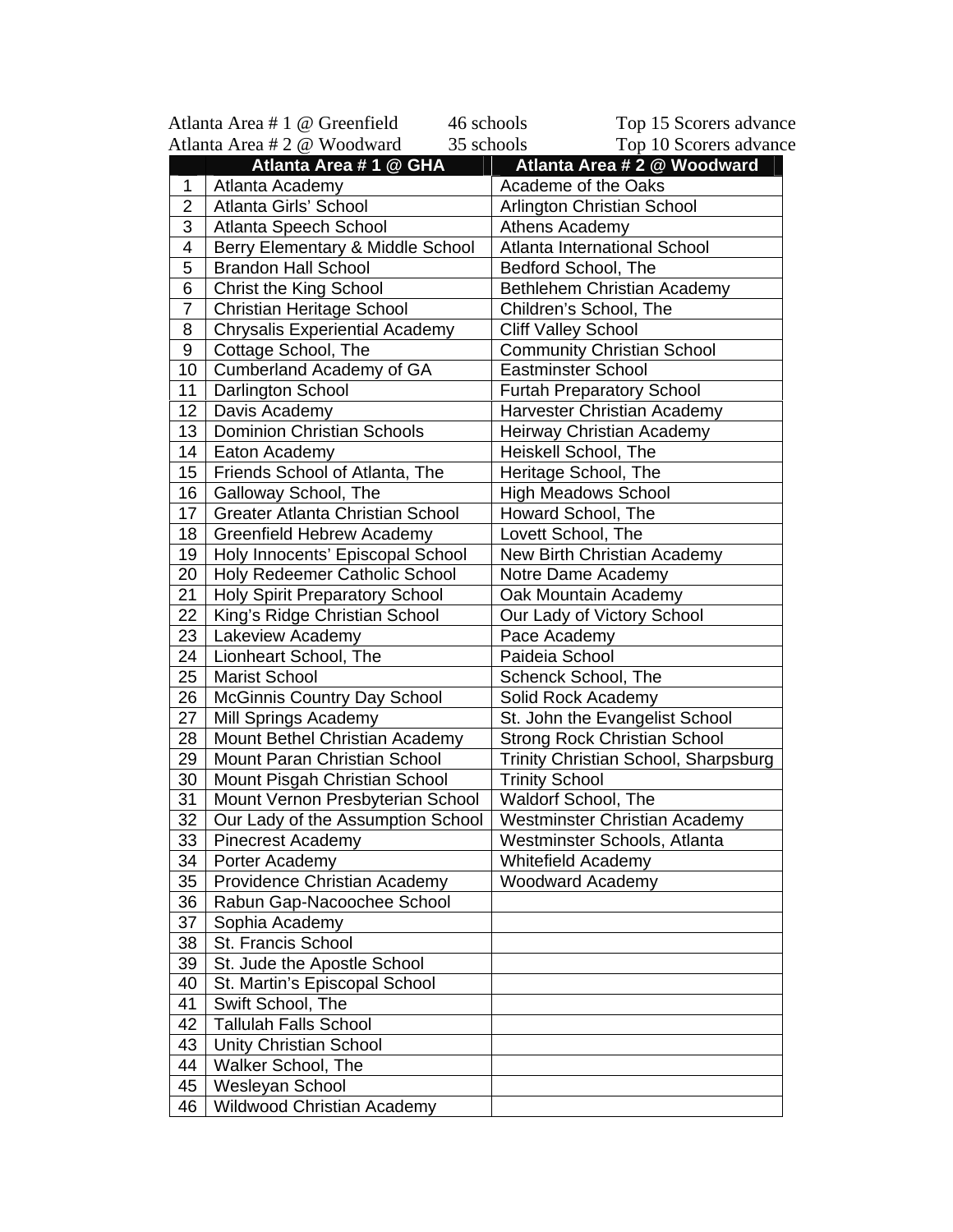| Macon Area @ Mount de Sales                | 30 schools | Top 10 Scorers advance |
|--------------------------------------------|------------|------------------------|
| Savannah Area @ Memorial                   | 14 schools | Top 5 Scorers advance  |
| Albany Area @ Deerfield-Windsor 13 schools |            | Top 5 Scorers advance  |

|                | Macon Area @ Mount de Sales          |                | Savannah Area @ Memorial Day         |
|----------------|--------------------------------------|----------------|--------------------------------------|
| 1              | <b>Brookstone School</b>             | 1              | Bethesda Academy                     |
| $\overline{c}$ | <b>Calvary Christian School</b>      | $\overline{2}$ | <b>Bulloch Academy</b>               |
| 3              | Central Fellowship Christian Academy | 3              | Chatham Academy                      |
| 4              | <b>Covenant Academy</b>              | 4              | First Presbyterian Christian Academy |
| 5              | Dawson Street Christian School       | 5              | Frederica Academy                    |
| 6              | First Presbyterian Day School        | 6              | <b>Grace Christian Academy</b>       |
| 7              | <b>Flint River Academy</b>           | 7              | Heritage Christian Academy           |
| 8              | <b>Fullington Academy</b>            | 8              | <b>Memorial Day School</b>           |
| 9              | <b>Gatewood School</b>               | 8              | Pinewood Christian Academy           |
| 10             | George Walton Academy                | 10             | <b>Providence Christian School</b>   |
| 11             | <b>Griffin Christian High School</b> | 11             | Robert Toombs Christian Academy      |
| 12             | John Hancock Academy                 | 12             | Savannah Christian Prep School       |
| 13             | John Milledge Academy                | 13             | Savannah Country Day School          |
| 14             | Lafayette Christian School           | 14             | St. Andrew's School                  |
| 15             | LaGrange Academy                     |                | Albany Area @ Deerfield-Windsor      |
| 16             | Loganville Christian Academy         | $\mathbf{1}$   | <b>Citizens Christian Academy</b>    |
| 17             | Mount de Sales Academy               | $\overline{2}$ | Crisp Academy                        |
| 18             | Nathanael Greene Academy             | 3              | Deerfield-Windsor School             |
| 19             | <b>Piedmont Academy</b>              | 4              | Georgia Christian School             |
| 20             | Redeemer Episcopal Academy           | 5              | <b>Highland Christian Academy</b>    |
| 21             | Rock Springs Christian Academy       | 6              | Randolph Southern School             |
| 22             | Southland Academy                    | 7              | Sherwood Christian Academy           |
| 23             | St. George's Episcopal School        | 8              | Southwest Georgia Academy            |
| 24             | <b>Stratford Academy</b>             | 9              | St. John School                      |
| 25             | <b>Tattnall Square Academy</b>       | 10             | <b>Terrell Academy</b>               |
| 26             | Trinity Christian School, Dublin     | 11             | <b>Tiftarea Academy</b>              |
| 27             | <b>Twiggs Academy</b>                | 12             | Valwood School                       |
| 28             | Westfield School, The                | 13             | <b>Westwood School</b>               |
| 29             | <b>Windsor Academy</b>               |                |                                      |
| 30             | <b>Woodfield Academy</b>             |                |                                      |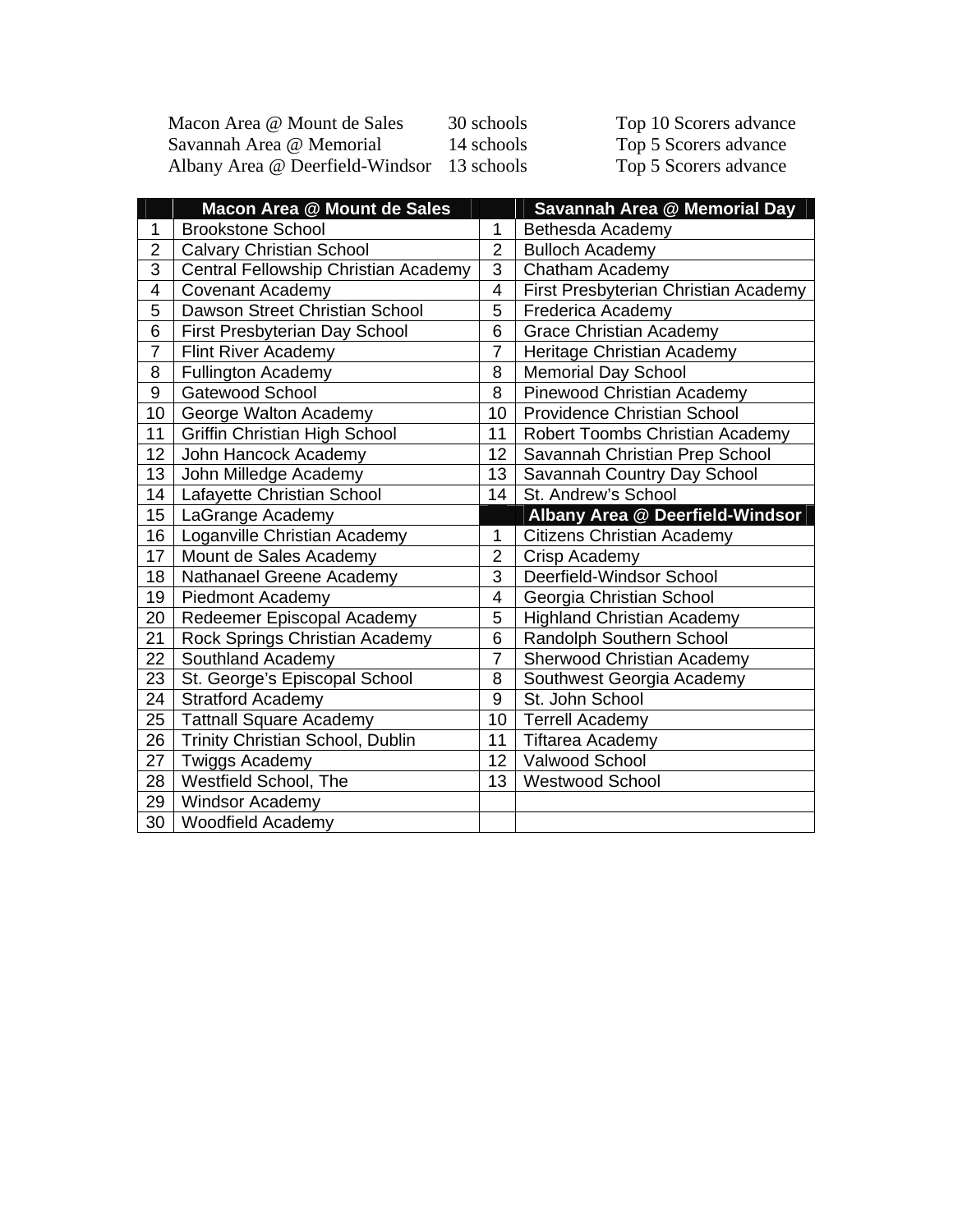#### **Rules Governing Written Tests of Middle School Spelling Bee**

#### **(All students must be present when competition begins. "Late comers" will not be allowed to begin written competition after official word calling begins.)**

- 1. All word will be taken from *Webster's 3rd New International Dictionary*, copyright 2002.
- 2. All written spelling tests must be written in ink.
- 3. The first "writing" of the word will be scored.
	- **a.** Contestants will not be permitted to write a word or words **anywhere other than the answer sheet.**
	- b. If an error is made, it is not permissible to start over on a new sheet with the next word and recopy the previous word or words.
	- c. After the original test sheet has been completed, it is not permissible to recopy the test.
- 4. When papers are corrected, the following are counted as errors:
	- a. All words so poorly written that they are considered unreadable.
	- b. All words written over as an "i." over an "e".
	- c. All words which show erasures and/or changes.
	- d. All words erased and/or crossed out and rewritten.
	- e. All words omitted.
	- f. All words in which the preferred spelling is not used. When a word can be spelled two or more ways, the preferred spelling will be the correct spelling.
- 5. A contestant may ask the caller for a definition of a word and/or the use of the word in a sentence.
- 6. After the 100 words of Rounds 1 and 3 are checked, if two or more contestants are tied, the "tie breakers" will be used. "Tie-breakers" will be checked word by word in the order given. An error will eliminate a contestant or contestants until a winner is determined.
- 7. No audience will be present for Rounds 1 and 2 (written tests) of the Middle School Spelling Bee.
- **8. Only students who are designated school representatives to Round 1 of GISA Middle School Spelling Bee and faculty members designated by the site coordinator may be in the room during the written competition.**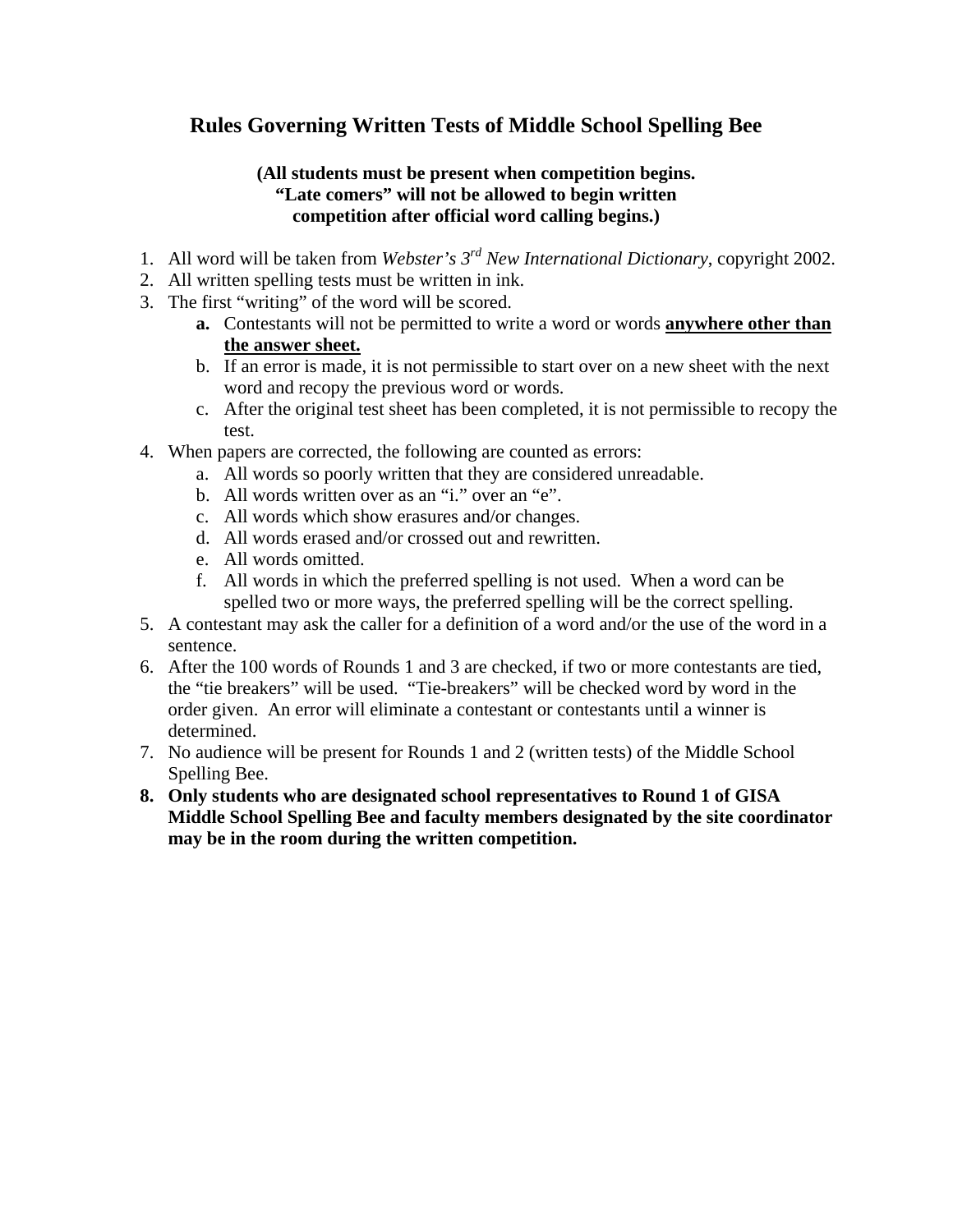#### **Rules Governing Oral Test of the Middle School Spelling Bee**

- 1. All words will be taken from the *Webster's 3rd New International Dictionary,* Copyright 2002.
- 2. A tape recorder will be used to assist the judges in clarifying questions regarding word pronunciations and /or word spellings.
- 3. Contestants will participate in a practice round before competition begins.
- 4. In competition, contestants shall pronounce the word both before and after spelling it. No contestant will be eliminated for failing to pronounce a word, however.
- 5. When a contestant fails to spell a word correctly, he/she must step out of the contest and the same word shall not be given to the next contestant, except as specified in Rules 10, 11, and 12.
- 6. Having started to spell a word, a contestant shall be given no opportunity to change letters once pronounced. The speller may retrace from the beginning provided letters and their sequence are not changed in the retracing from those first pronounced. If letter and/or their sequence are changed in the respelling, the speller will be eliminated.
- 7. If no definition of a homonym is given, the correct spelling of either word shall be accepted as correct. When a definition or sentence is given, the participant must spell the word correctly.
- 8. Obsolete or archaic spelling will be regarded as error.
- 9. A contestant may request re-pronunciation, or definition of a word, before attempting to spell it. He/she may also request that the word be properly used in a sentence. The contestant may ask for the language origin of a word. No other information about the etymology or history of a word will be given. If the contestant has a specific root word in mind, the contestant may ask if the dictionary lists that word as the root word to be spelled. The pronouncer shall grant all such requests until judges agree that the word has been made reasonably clear to the contestant. The judges may disqualify any contestant who ignores a request to start spelling.
- 10. When contestants are reduced to two, the elimination procedure changes. At that point, when one contestant misspells a word, the other contestant shall be given an opportunity to spell that same word. If the second contestant spells that word correctly, plus the next word on the pronouncer's list, then the second contestant shall be declared the champion.
- 11. If one of the last two spellers misses and the other, after correcting the error, misspells the new word submitted to him/her, then the misspelled word shall be referred to the first speller. If the first speller then succeeds in correcting the error and correctly spells the next word on the pronouncer's list, then he/she shall be declared the champion.
- 12. If both spellers misspell the same word, both shall continue in the contest, and the one who first misspelled the word shall be given a new word to spell. The contest shall then continue under rules 10 and 11.
- 13. An audience may be present at the oral test (round 3) of the Middle School Spelling Bee.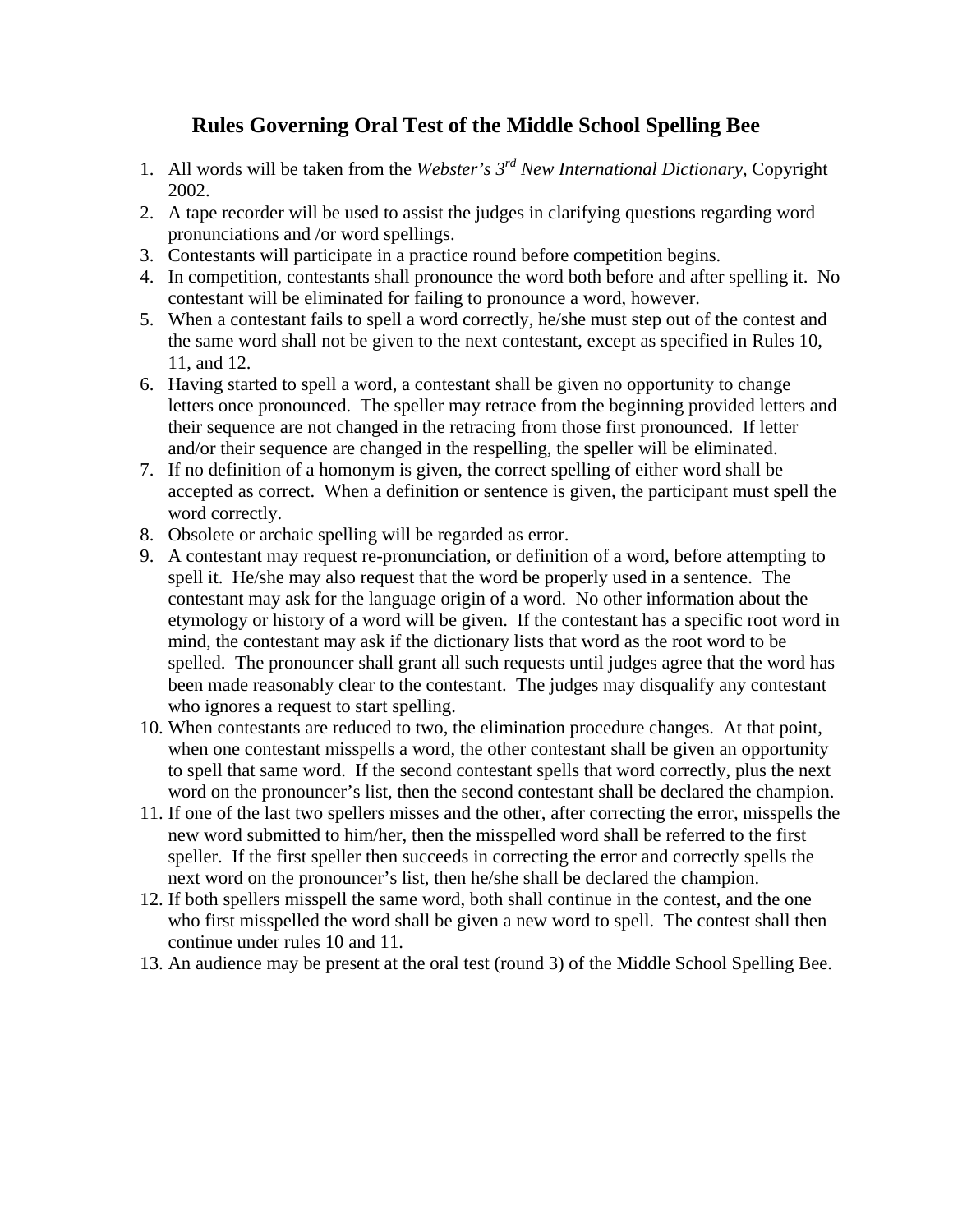#### **Challenging a Procedure or Spelling of a Word**

- 1. Any questions relating to the procedures or spelling of a word should be referred to the judges immediately.
- 2. No protest can be entertained after the contest is terminated.
- 3. The deadline for making the challenge is before the contestant affected would have received his next word had he stayed in the contest. When only two spellers remain, a challenge must be made immediately, that is, before the second speller has started to spell the word given to him/her, or, if both have missed the same word, before the correct spelling is given to the audience. No challenge will be entertained after that word has been given to another speller.
- 4. To properly challenge, a person should stand and remain standing until recognized by the Spelling Bee committee. The committee will go to the challenger in the audience, escort the challenger and the faculty representative of the student's school to the judges, who in turn will hear the challenge.
- 5. The judges and the State Spelling Bee Committee are in complete control of the Bee. Their decision shall be final on all questions.

# **2013 GISA MIDDLE SCHOOL SPELLING BEE**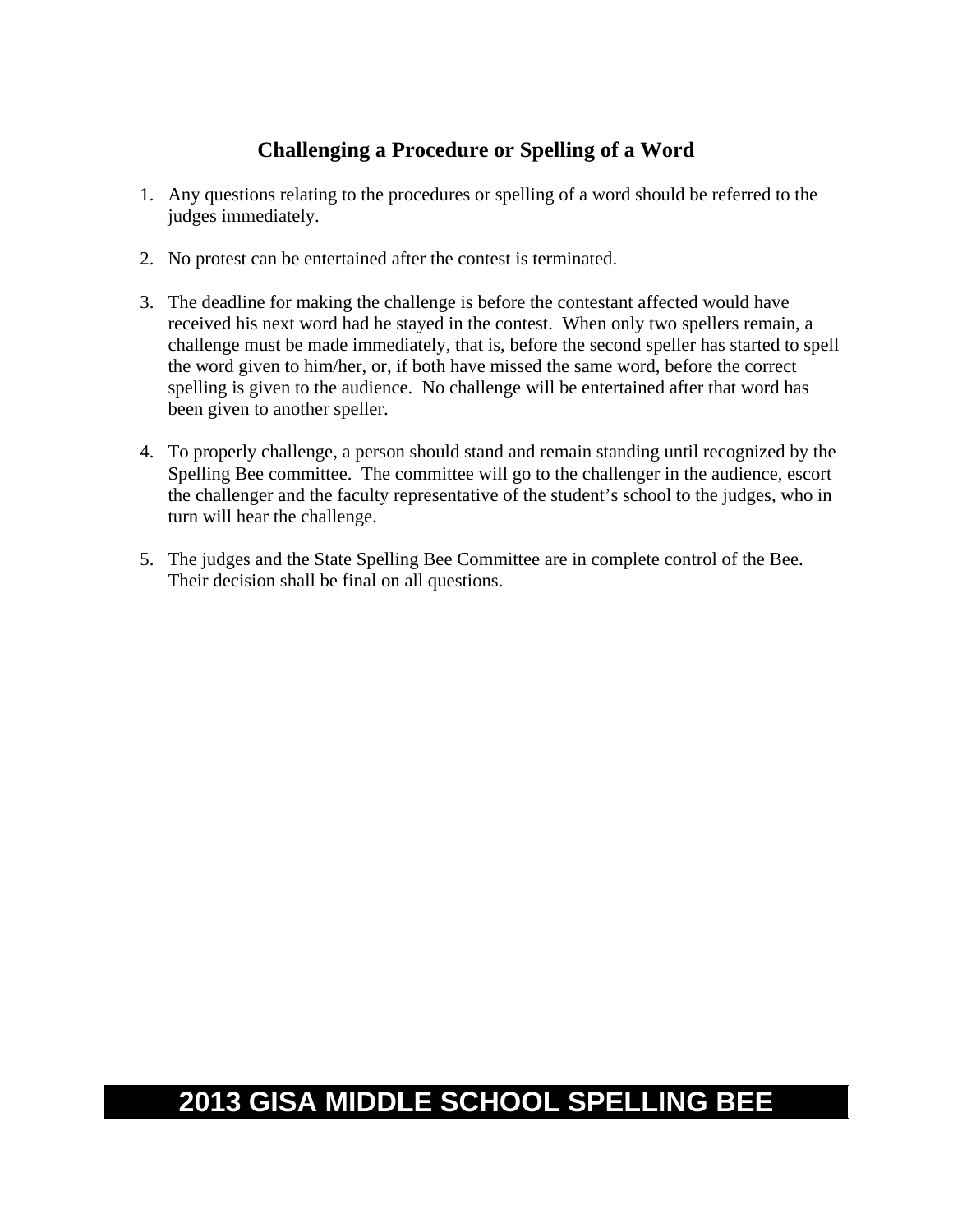| <b>CONFIRMATION OF</b> |                      |  |
|------------------------|----------------------|--|
|                        | <b>PARTICIPATION</b> |  |

**DUE NO LATER THAN: MONDAY, DECEMBER 3, 2012** 

ROUND 1: Thursday, February 7, 2013 (at 5 areas sites)

ROUNDS 2 & 3: Friday, February 22, 2013 (at The Walker School, Marietta)

This confirms that two (2) students from our school will participate in the

#### **2013 GISA MIDDLE SCHOOL SPELLING BEE**

**NAME OF SCHOOL:** 

**NAME & TITLE OF FACULTY MEMBER TO CONTACT FOR ALL SPELLING BEE INFORMATION:** 

NAME: International Seconds and TITLE:

#### **FACULTY MEMBER'S E-MAIL ADDRESS:**

**THE ABOVE NAMED FACULTY MEMBER IS WILLING TO SERVE AS: (see below)** 

*CALLER*: A caller will call out the spelling words to the participants.

*JUDGE*: A judge should plan to remain on site during lunch break to SCORE written tests while another adult remains with their students for lunch.

*GENERAL ASSISTANT*: A general assistant will help with registration, hall monitoring, and any other general needs.

**PLEASE INDICATE SITE WHERE YOUR SCHOOL WILL PARTICIPATE IN ROUND 1 (See pages 9 & 10)** 

| <b>CIRCLE; UNDERLINE; or HIGHLIGHT SITE</b> |                           |                |              |             |  |  |
|---------------------------------------------|---------------------------|----------------|--------------|-------------|--|--|
|                                             | $M_{\alpha\alpha}$ ducard | Mount de Colon | Momerial Day | Doorfield V |  |  |

| Greenfield Hebrew                           | Woodward | Mount de Sales | Memorial Day | Deerfield-Windsor |
|---------------------------------------------|----------|----------------|--------------|-------------------|
| <b>SIGNATURE OF PRINCIPAL / HEADMASTER:</b> |          |                |              |                   |
| <b>DATE SIGNED:</b>                         |          |                |              |                   |

**EMAIL TO: robin@gisaschools.org FAX TO GISA OFFICE: 706 – 938 - 1401**